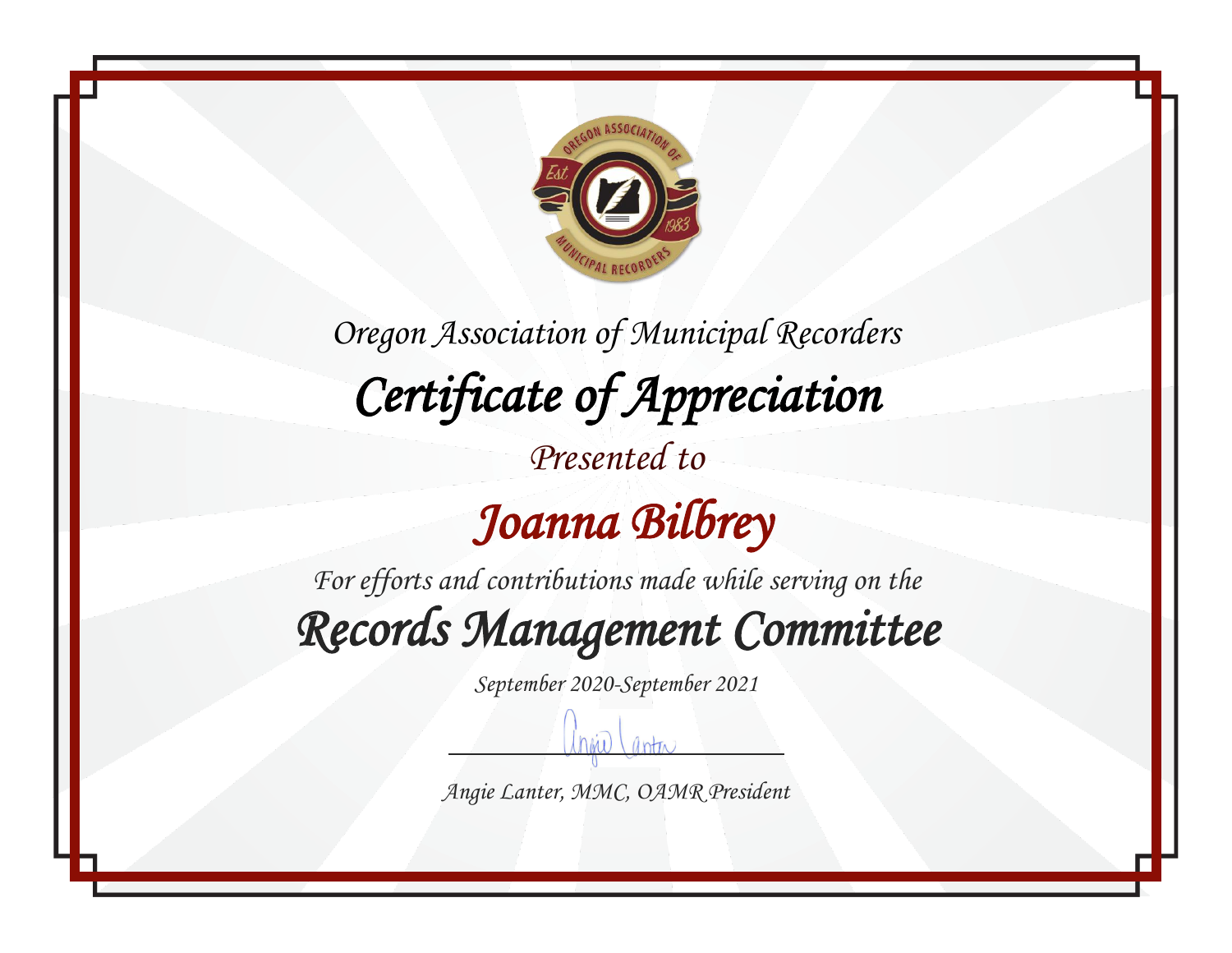

*Oregon Association of Municipal Recorders Certificate of Appreciation Presented to Melissa Bisset, CMC* 

*For efforts and contributions made while serving on the Records Management Committee* 

*September 2020-September 2021*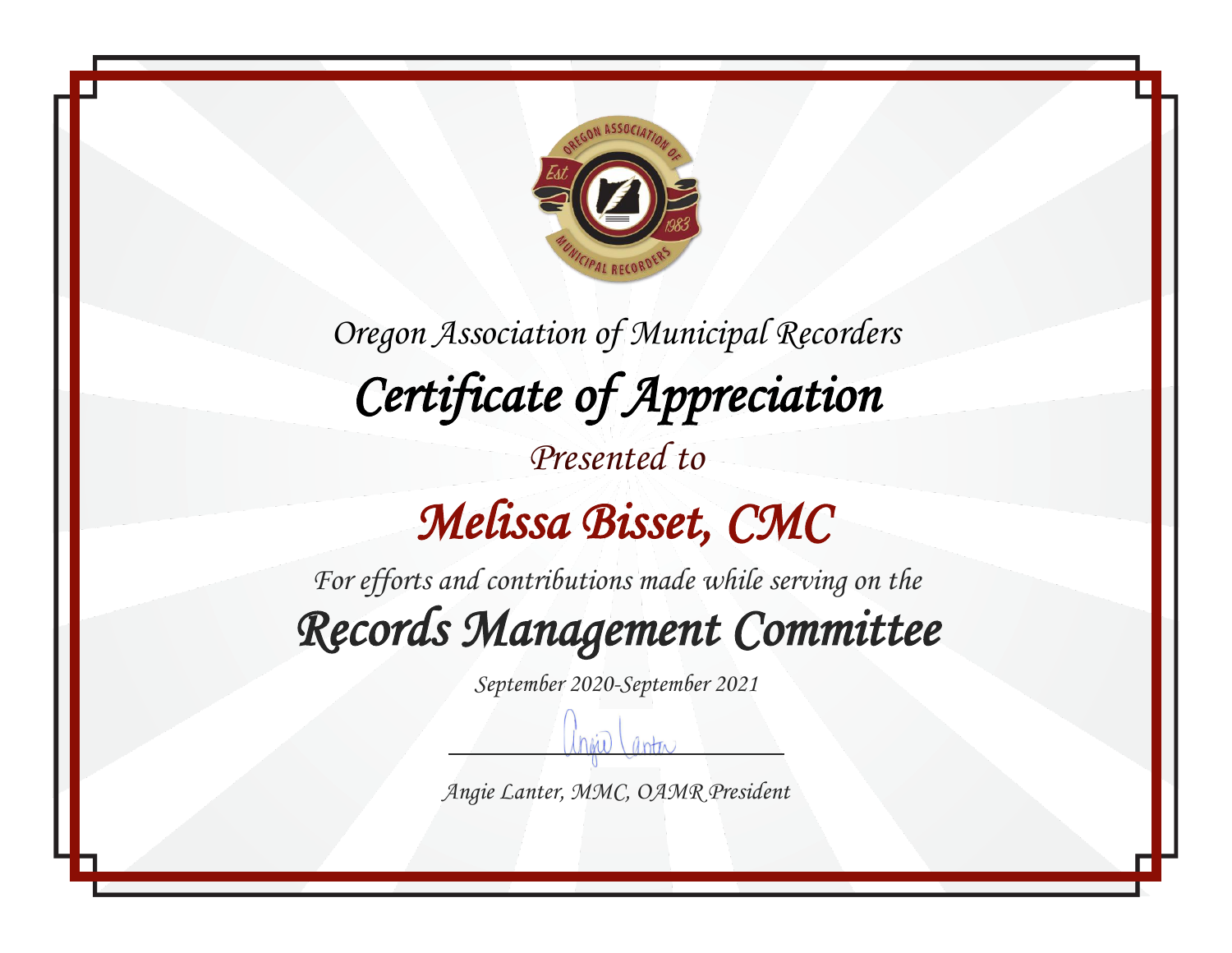

*Presented to*

### *Laural Casey*

*For efforts and contributions made while serving on the*

*Records Management Committee* 

*September 2020-September 2021*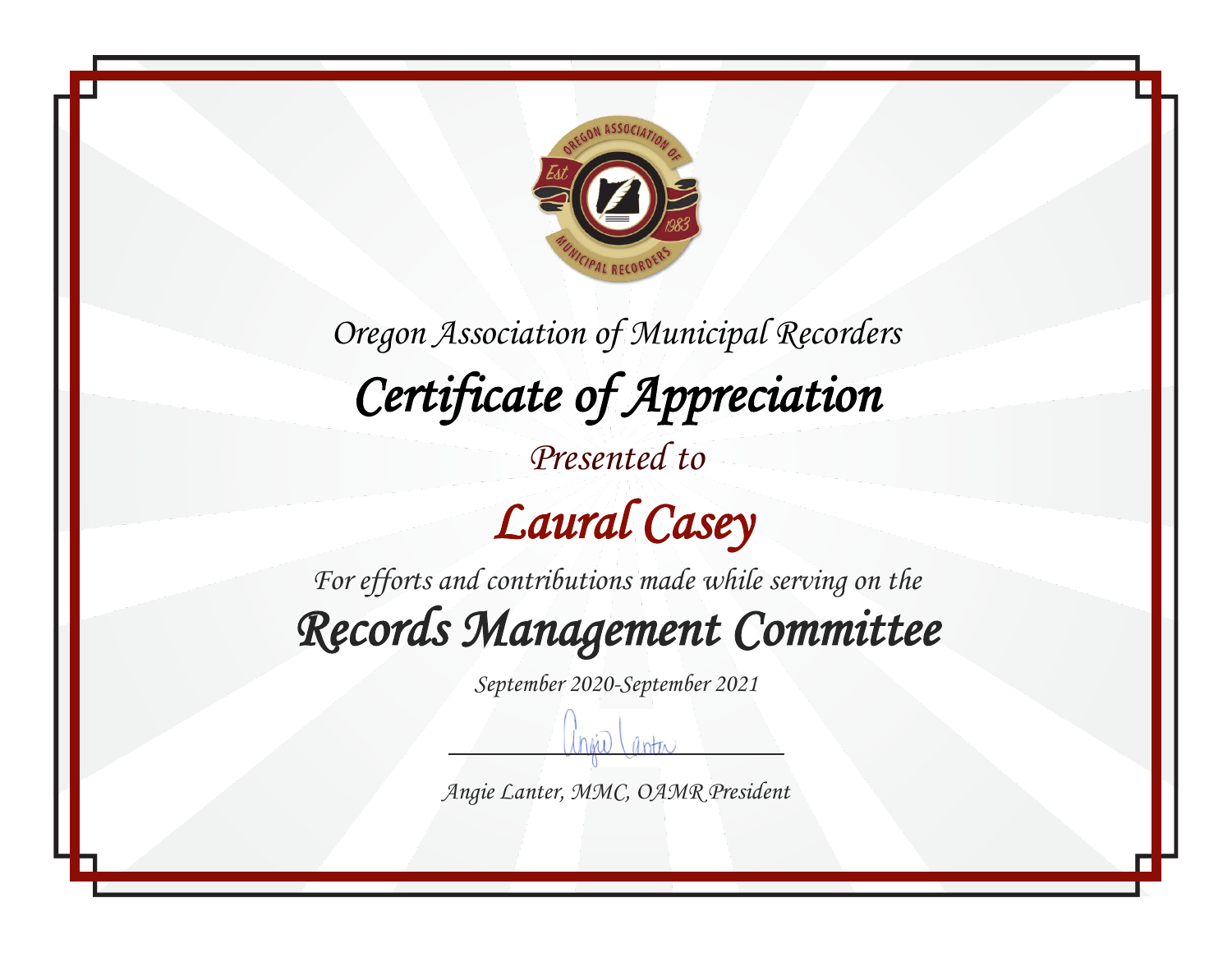

*For efforts and contributions made while serving on the Records Management Committee* 

*September 2020-September 2021*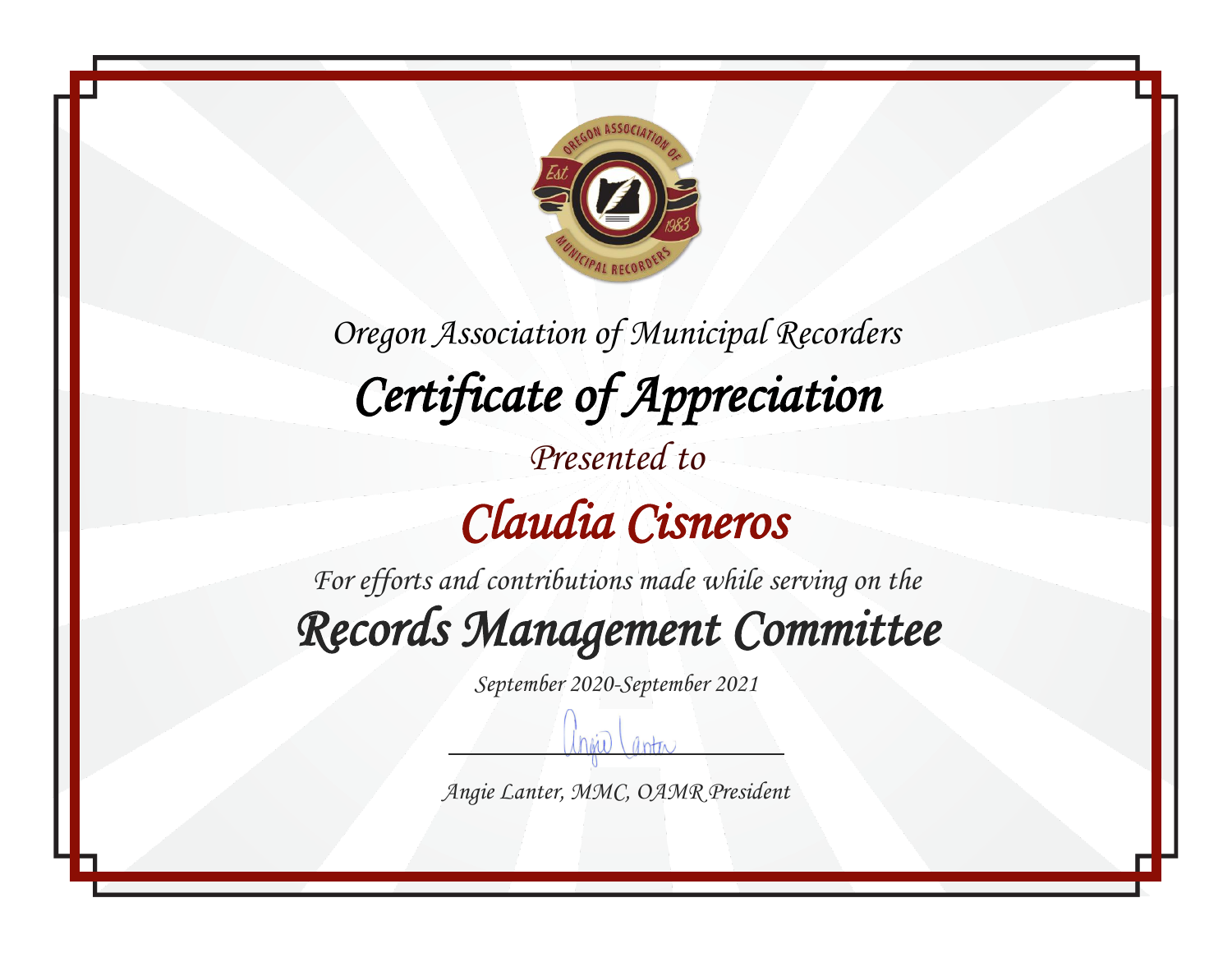

*For efforts and contributions made while serving on the Records Management Committee* 

*September 2020-September 2021*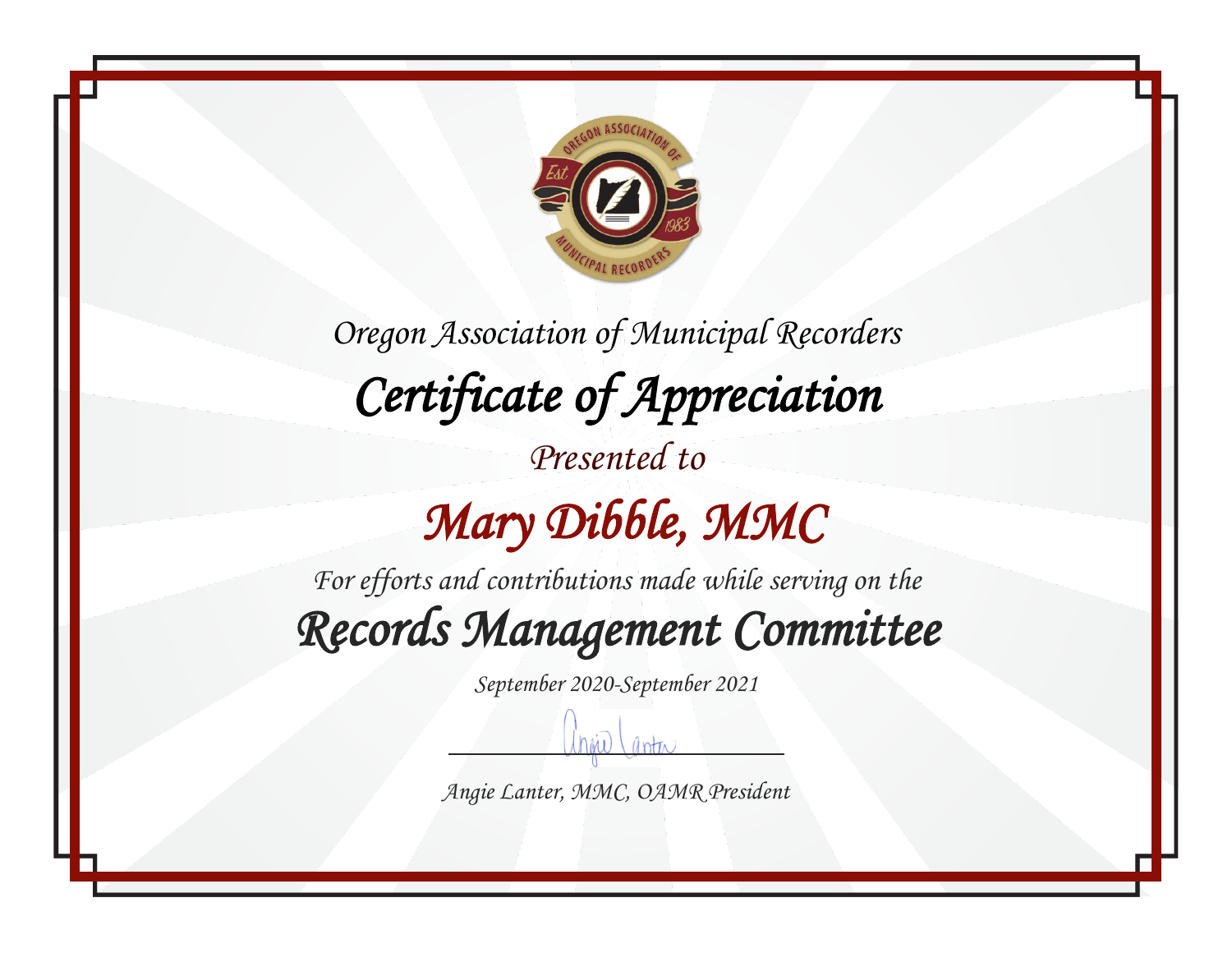

### *Linda Galeazzi, CMC*

*For efforts and contributions made while serving on the Records Management Committee* 

*September 2020-September 2021*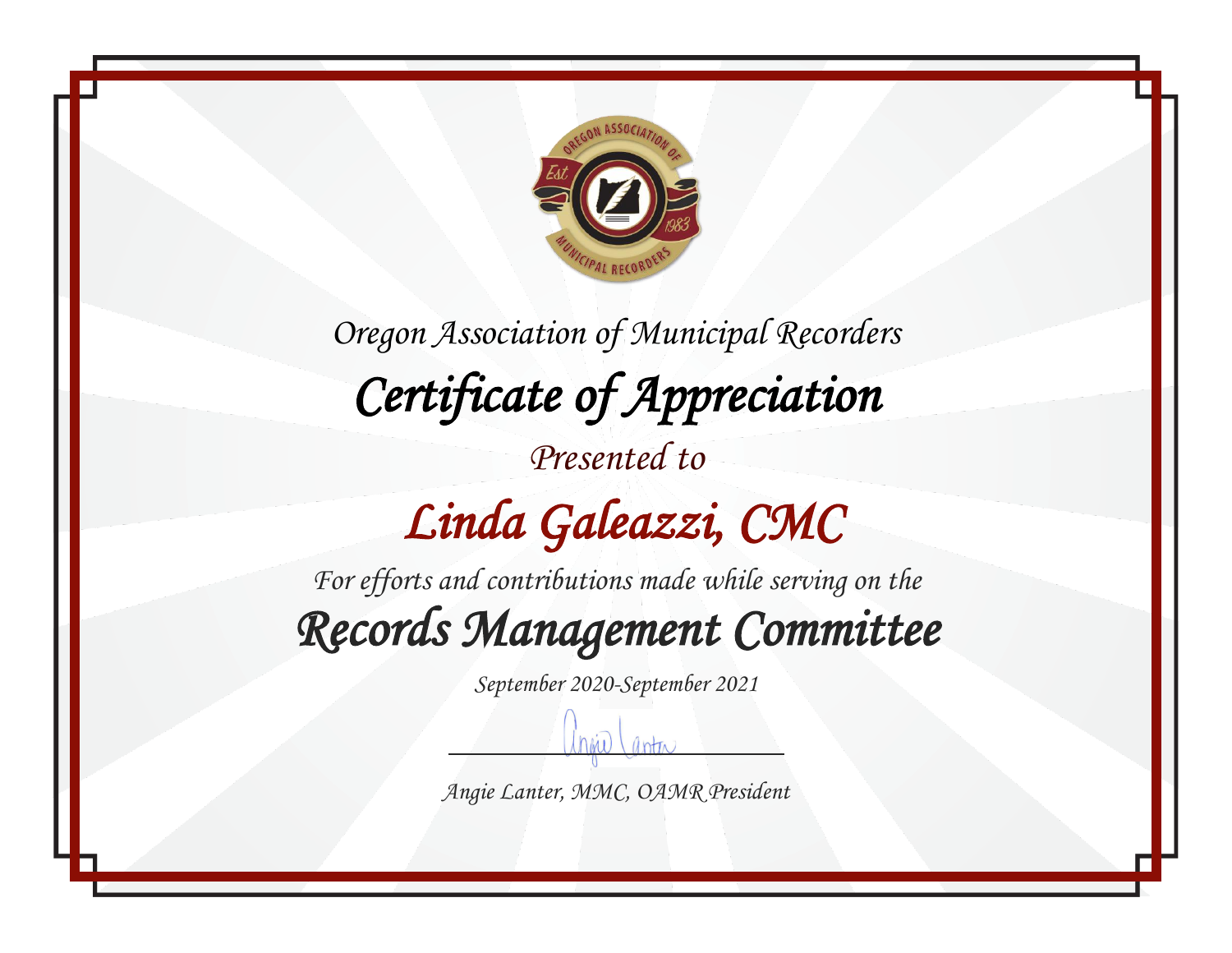

#### *Karen Hewitt*

*For efforts and contributions made while serving on the Records Management Committee* 

*September 2020-September 2021*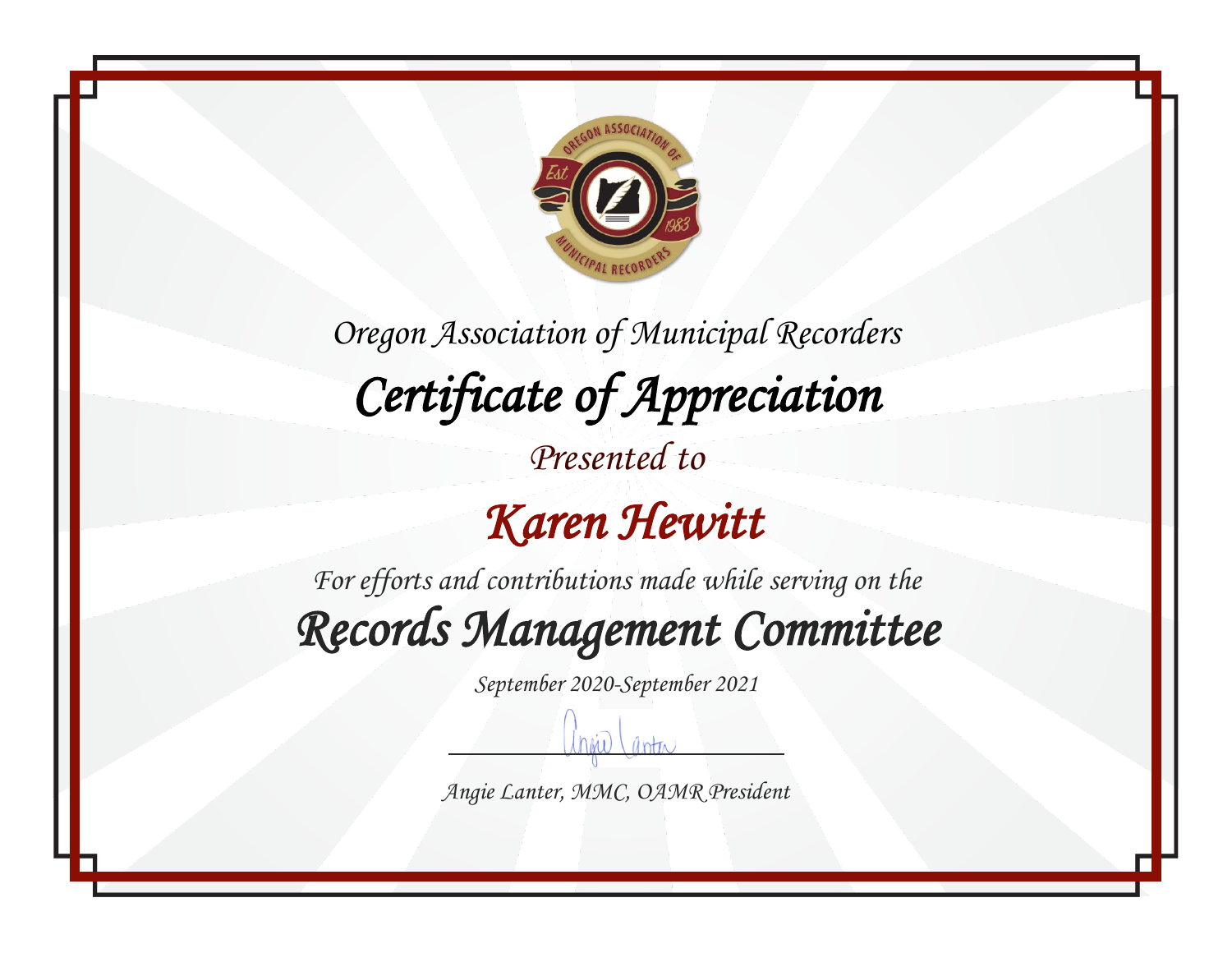

 *Carla Holzworth* 

*For efforts and contributions made while serving on the Records Management Committee* 

*September 2020-September 2021*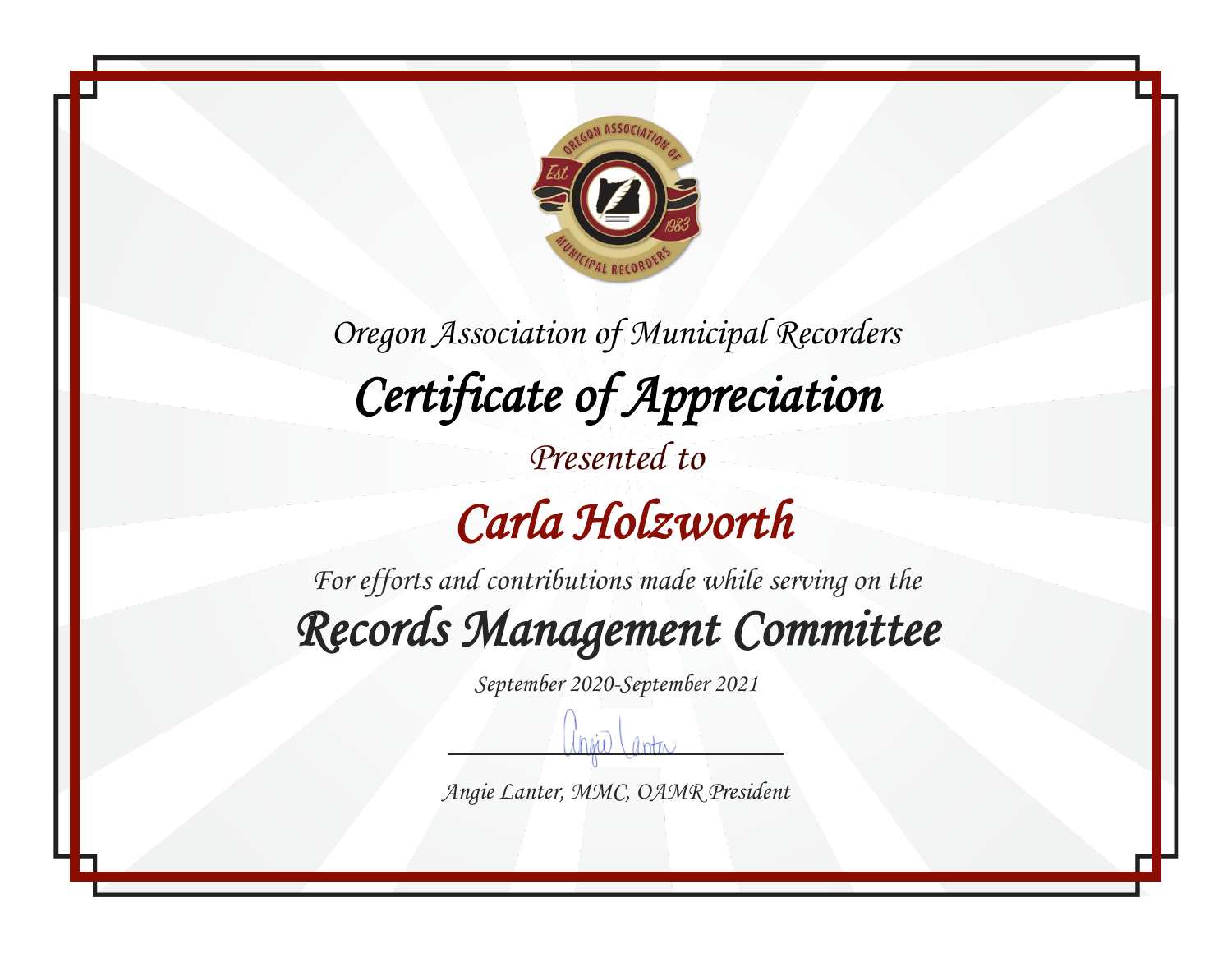

*For efforts and contributions made while serving on the Records Management Committee* 

*September 2020-September 2021*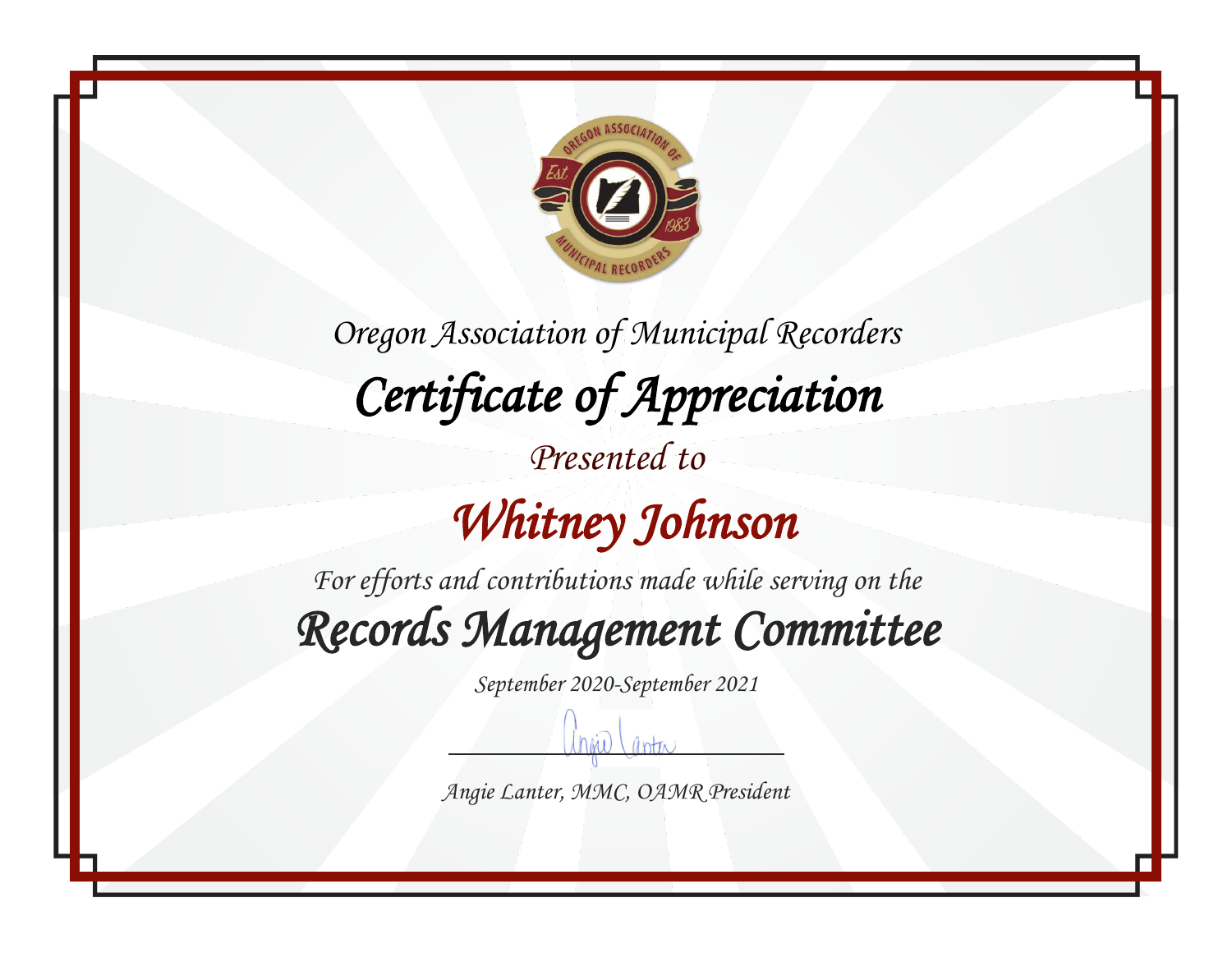

 *Kara Kerpan, CMC* 

*For efforts and contributions made while serving on the*

*Records Management Committee* 

*September 2020-September 2021*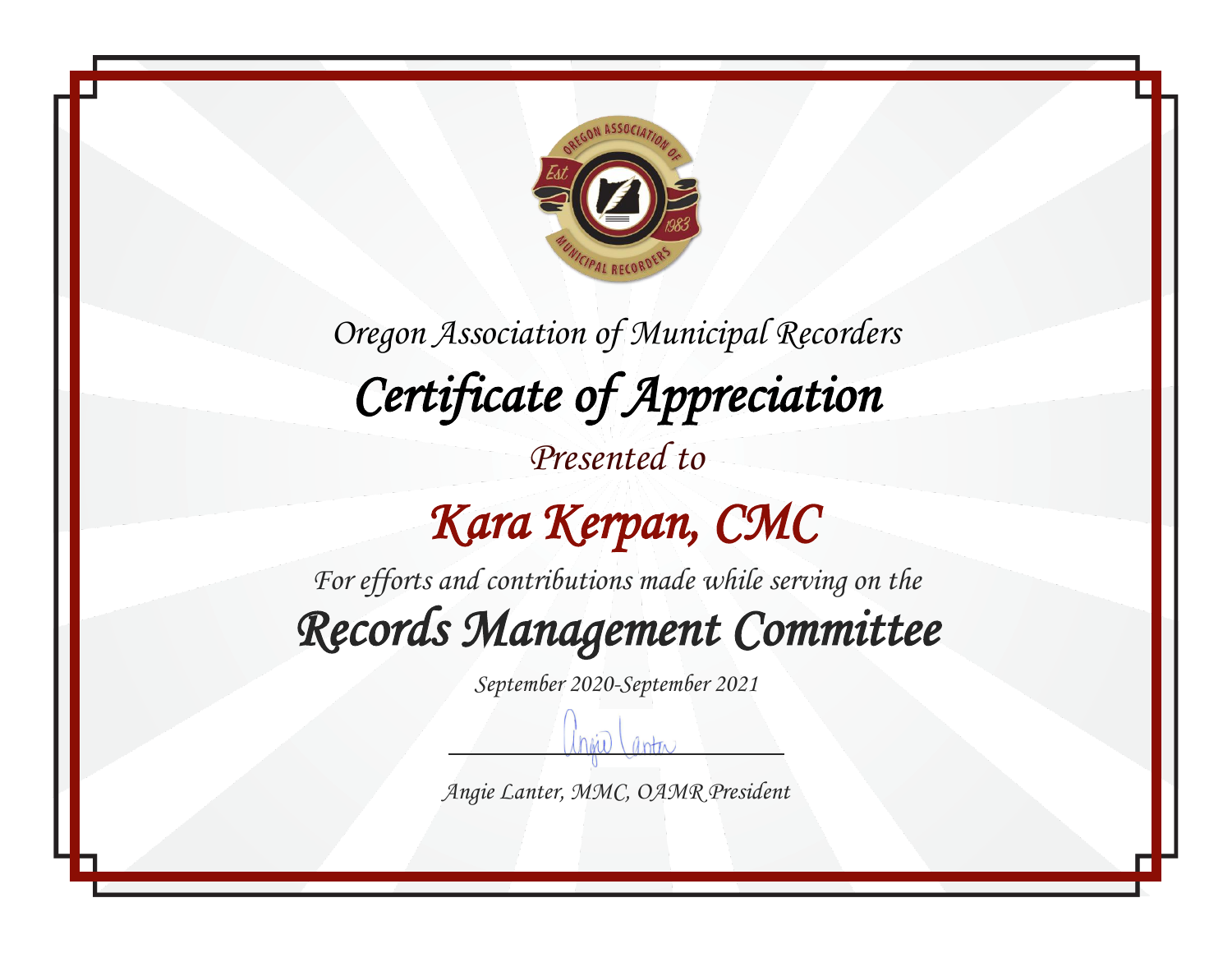

*Oregon Association of Municipal Recorders Certificate of Appreciation Presented to Allison Liesse, CMC* 

*For efforts and contributions made while serving on the Records Management Committee* 

*September 2020-September 2021*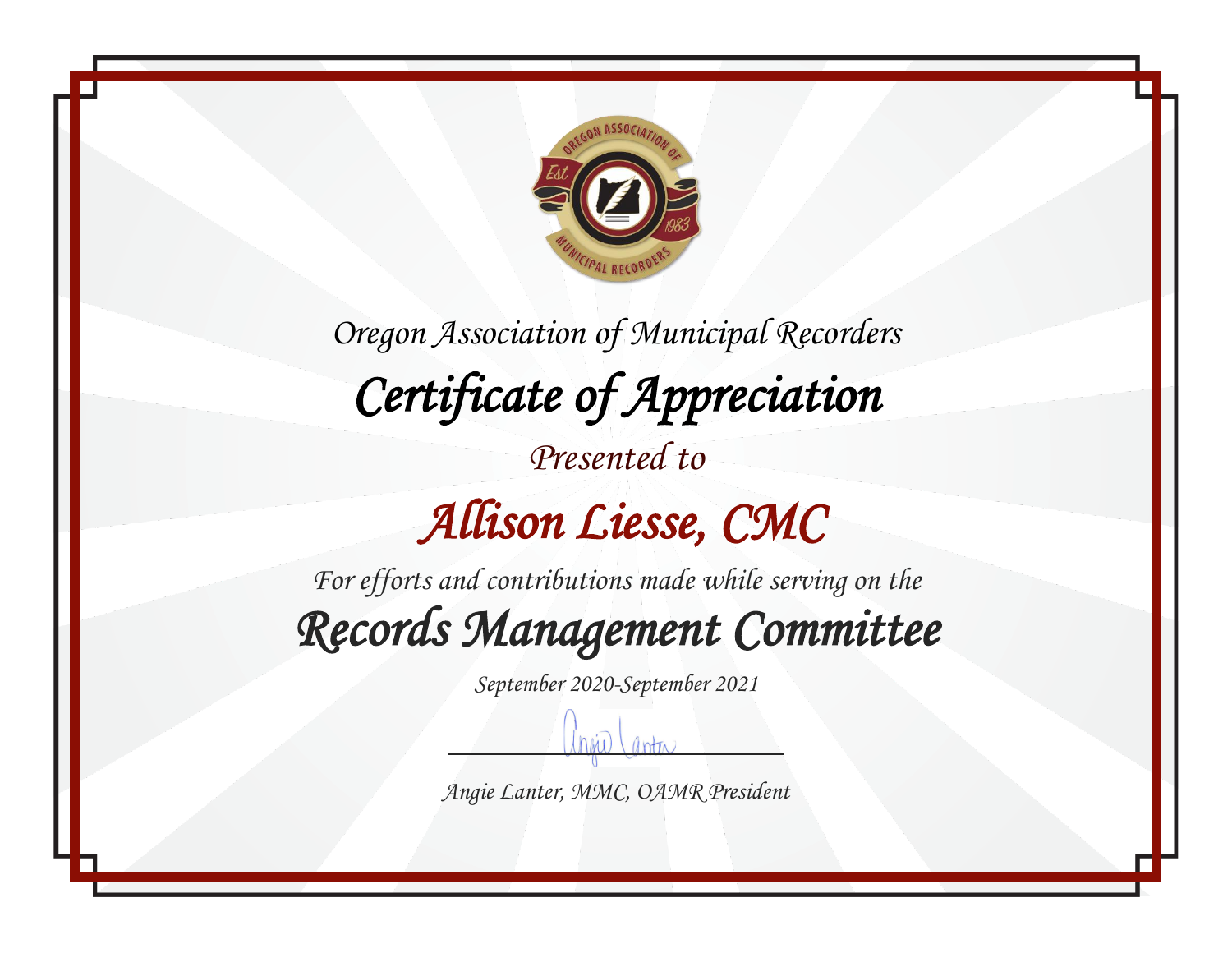

 *Kari Linder, CMC* 

*For efforts and contributions made while serving on the Records Management Committee* 

*September 2020-September 2021*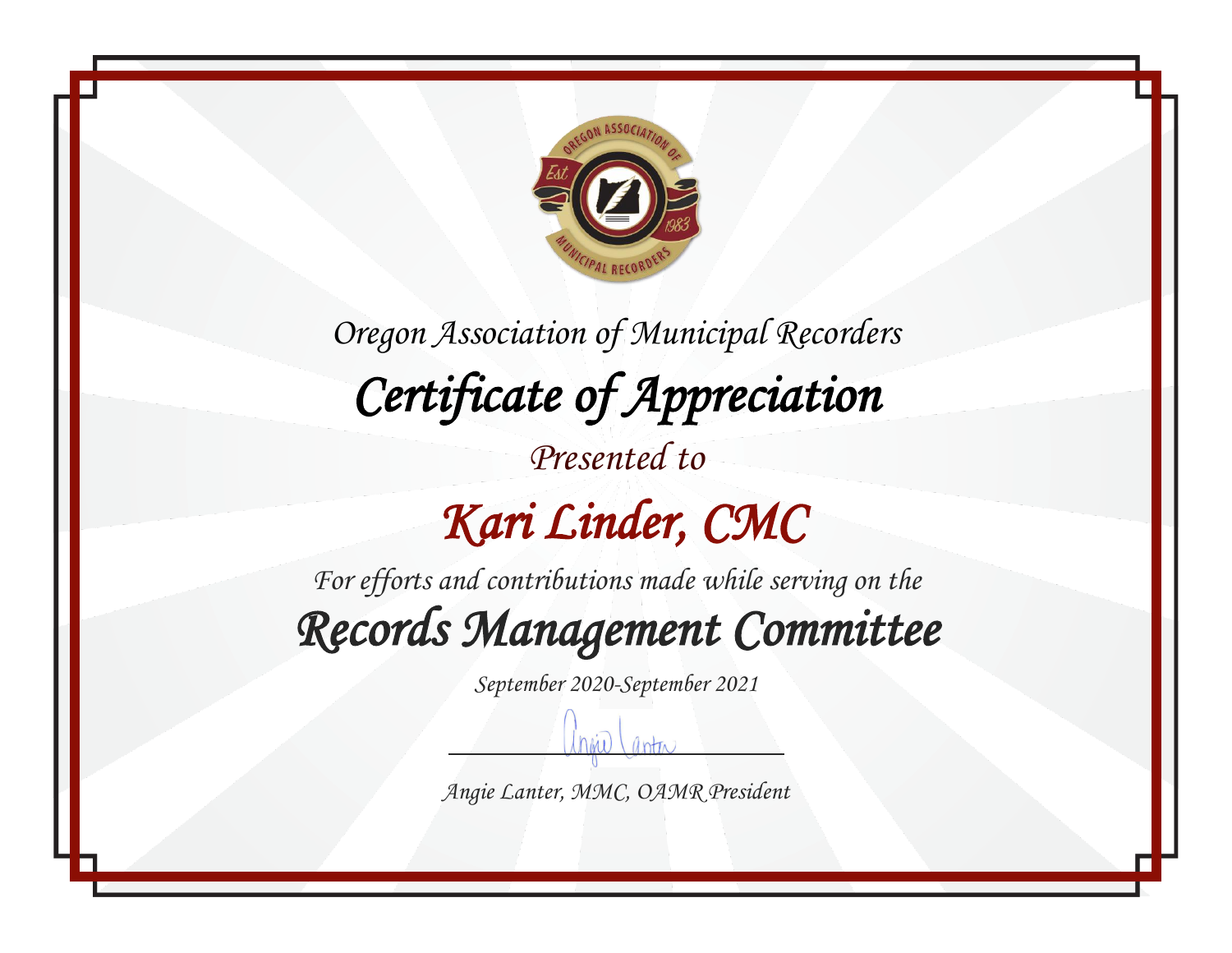

*Oregon Association of Municipal Recorders Certificate of Appreciation Presented to Debbie Lockhart, MMC* 

*For efforts and contributions made while serving on the Records Management Committee* 

*September 2020-September 2021*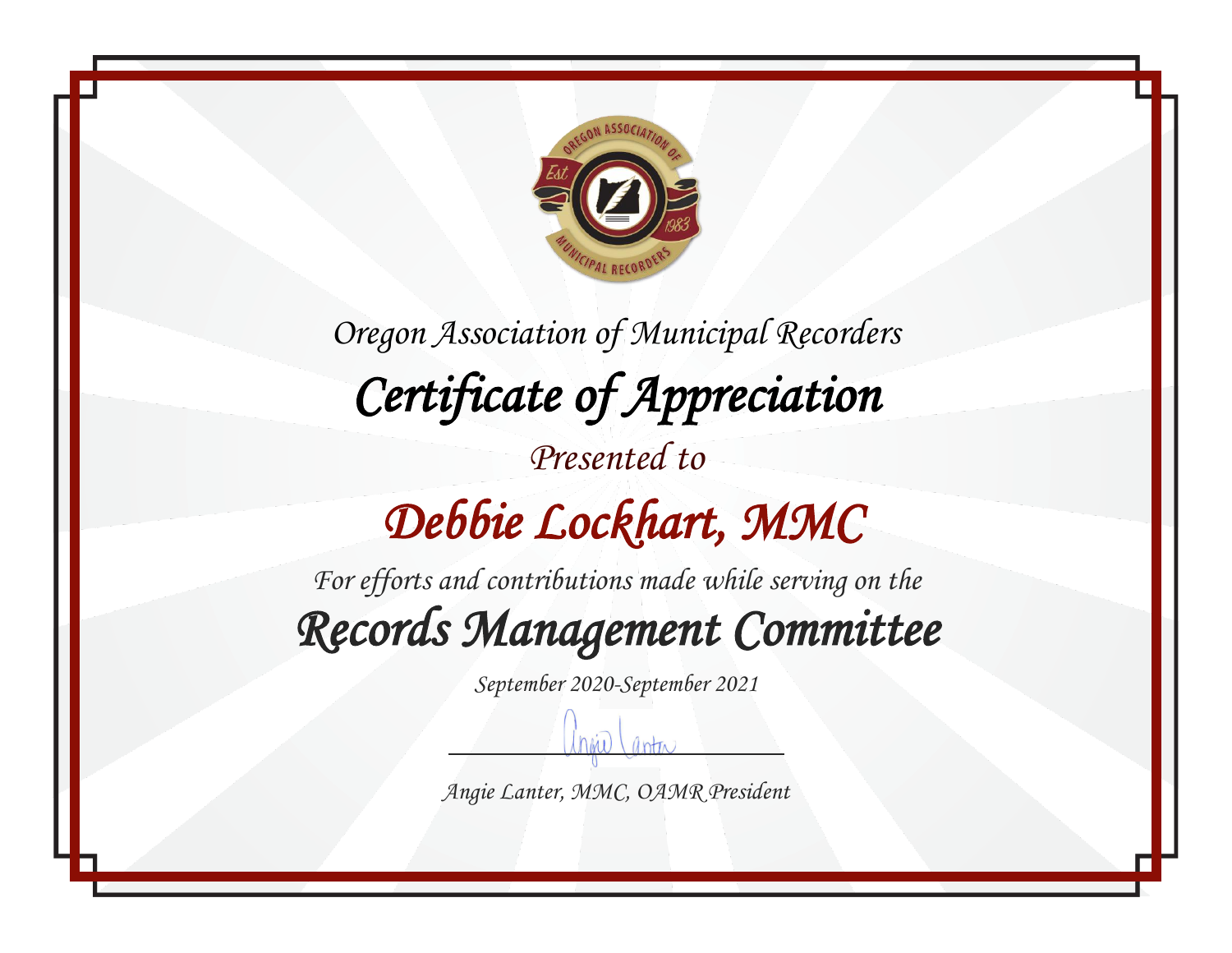

#### *Debbie Manning, MMC*

*For efforts and contributions made while serving on the Records Management Committee* 

*September 2020-September 2021*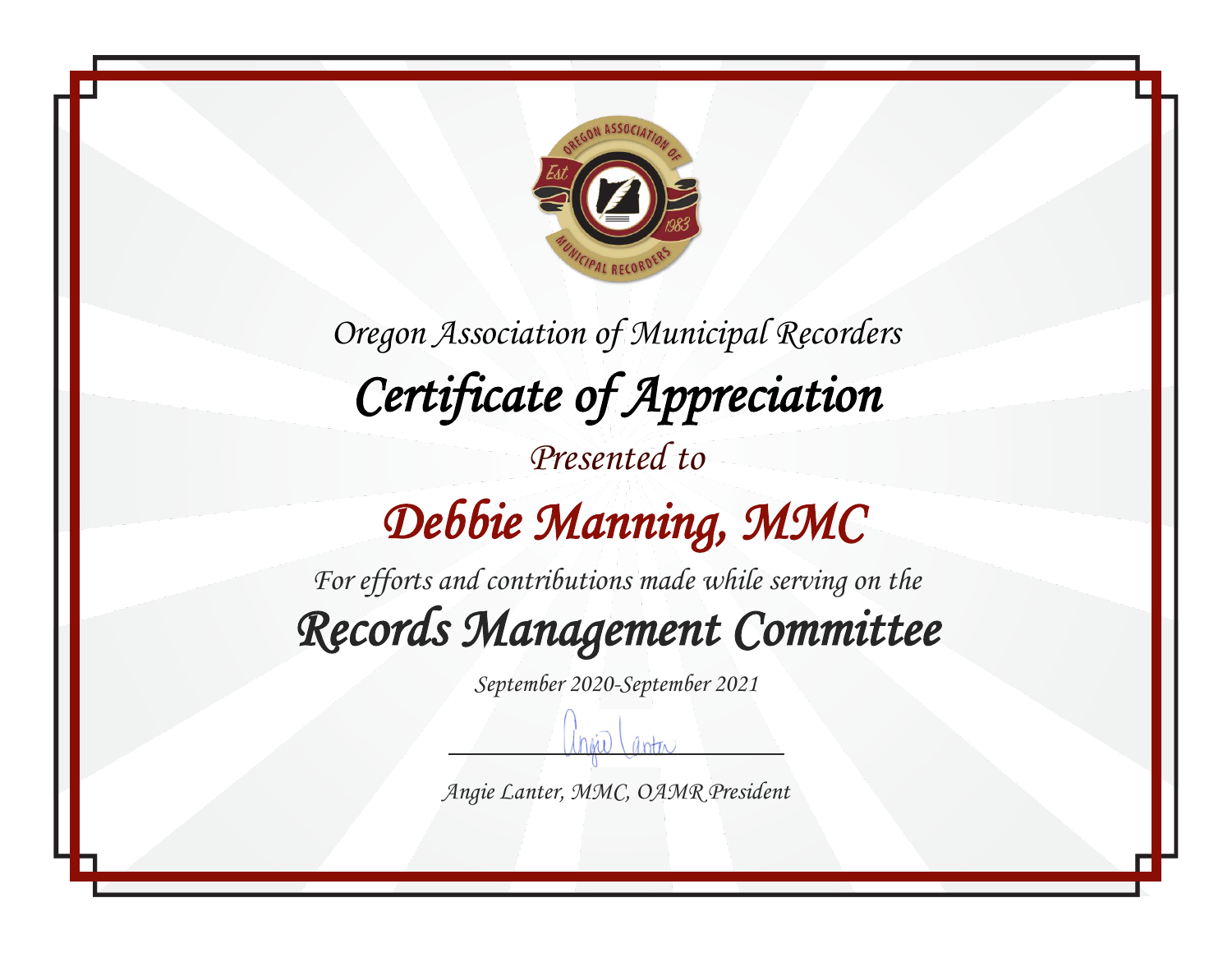

*Oregon Association of Municipal Recorders Certificate of Appreciation Presented to Amber Mathiesen, MMC* 

*For efforts and contributions made while serving on the Records Management Committee* 

*September 2020-September 2021*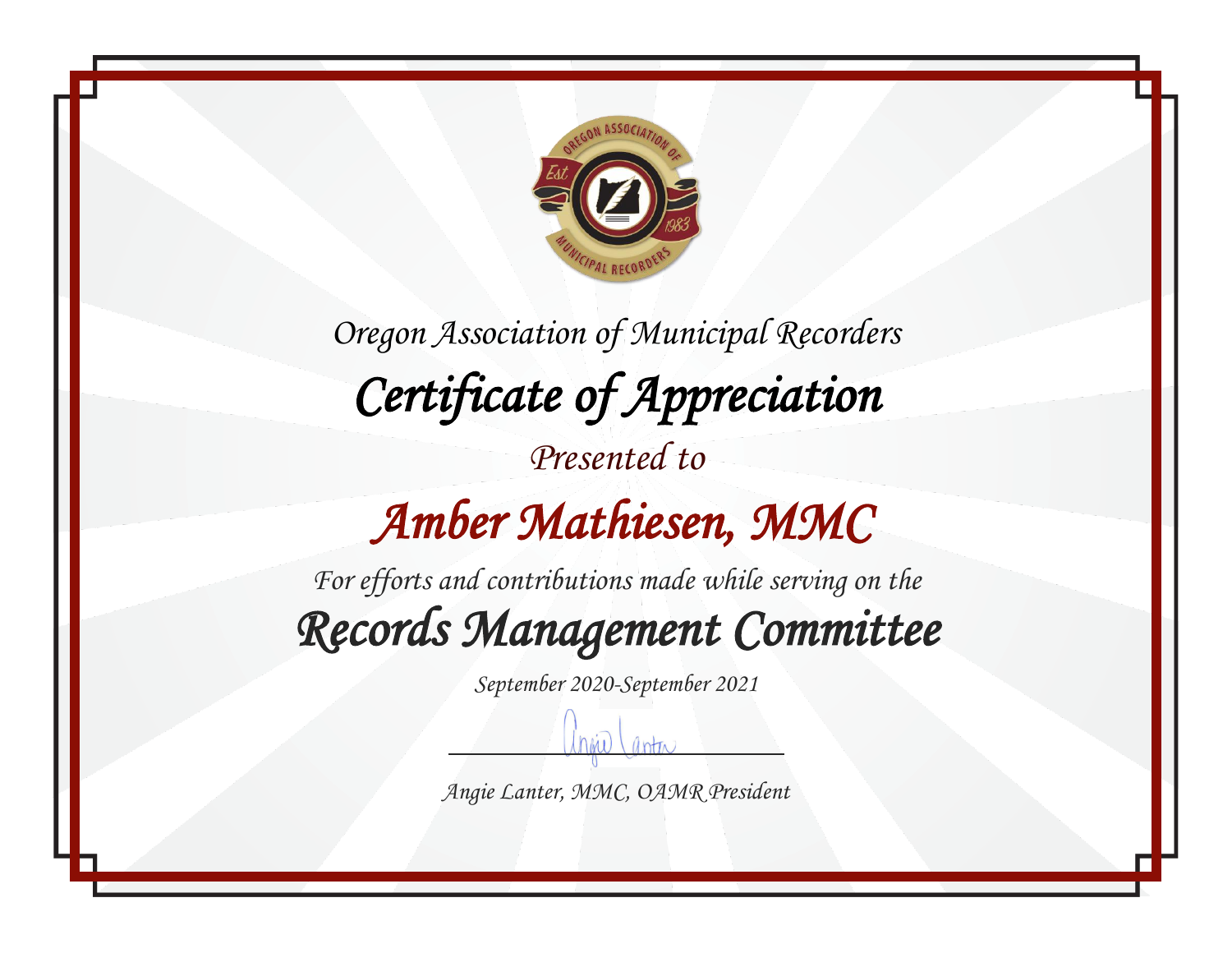

# *Sylvia Murphy, MMC*

*For efforts and contributions made while serving on the Records Management Committee* 

*September 2020-September 2021*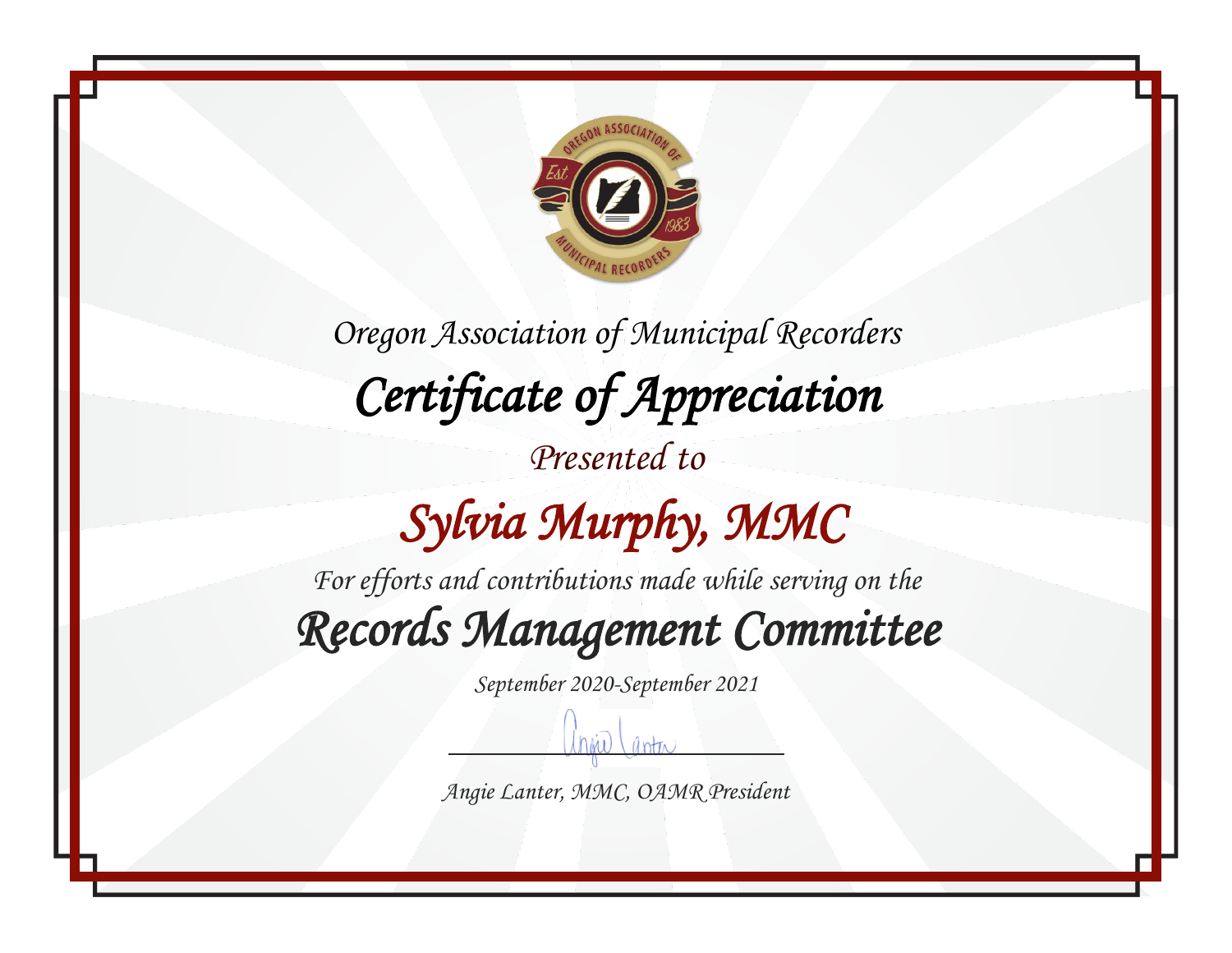

 *Heather Pierson, CMC* 

*For efforts and contributions made while serving on the Records Management Committee* 

*September 2020-September 2021*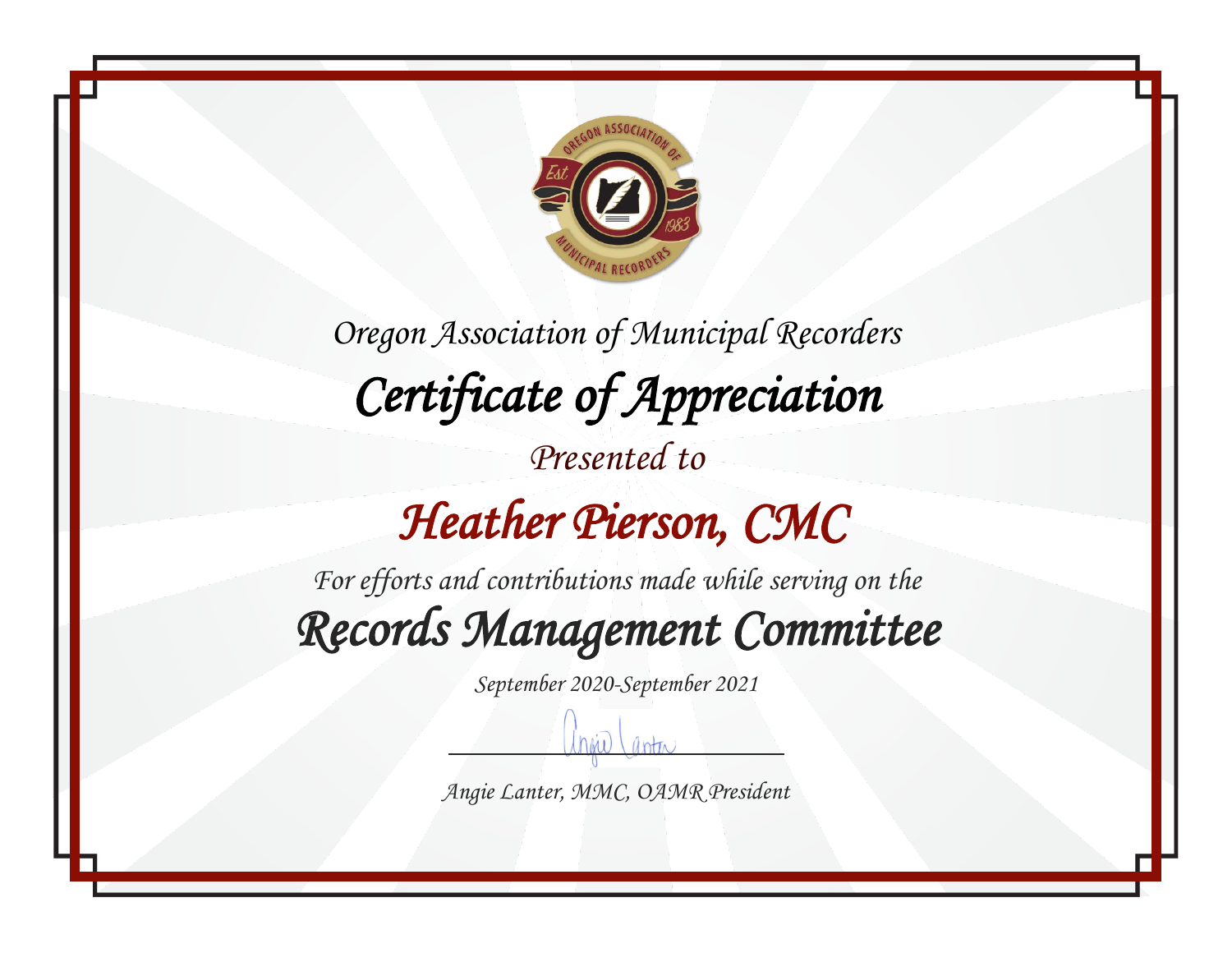

*Presented to*

## *Amy "AJ" Ripka*

*For efforts and contributions made while serving on the*

*Records Management Committee* 

*September 2020-September 2021*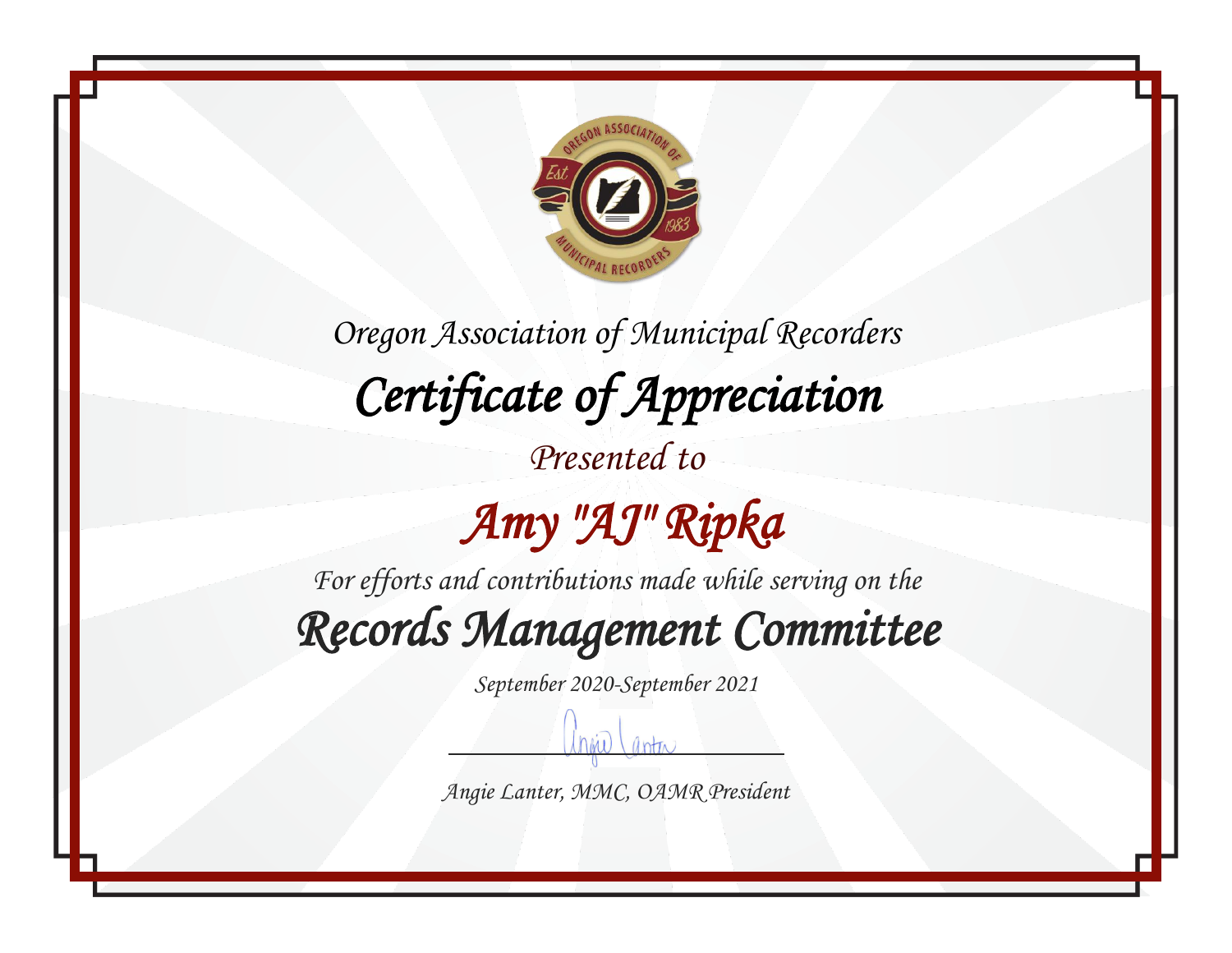

## *Kim Scheafer, MMC*

*For efforts and contributions made while serving on the Records Management Committee* 

*September 2020-September 2021*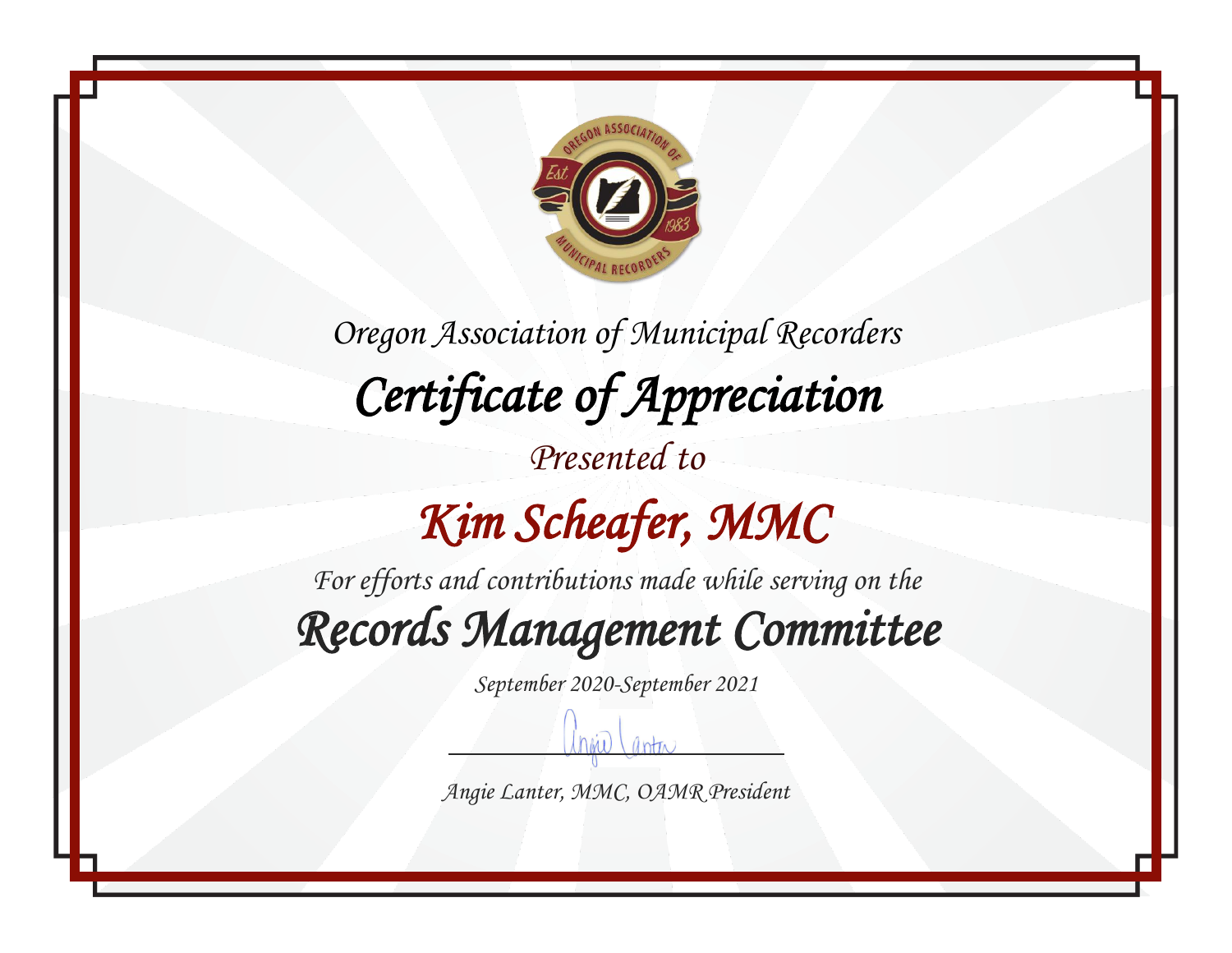

*For efforts and contributions made while serving on the Records Management Committee* 

*September 2020-September 2021*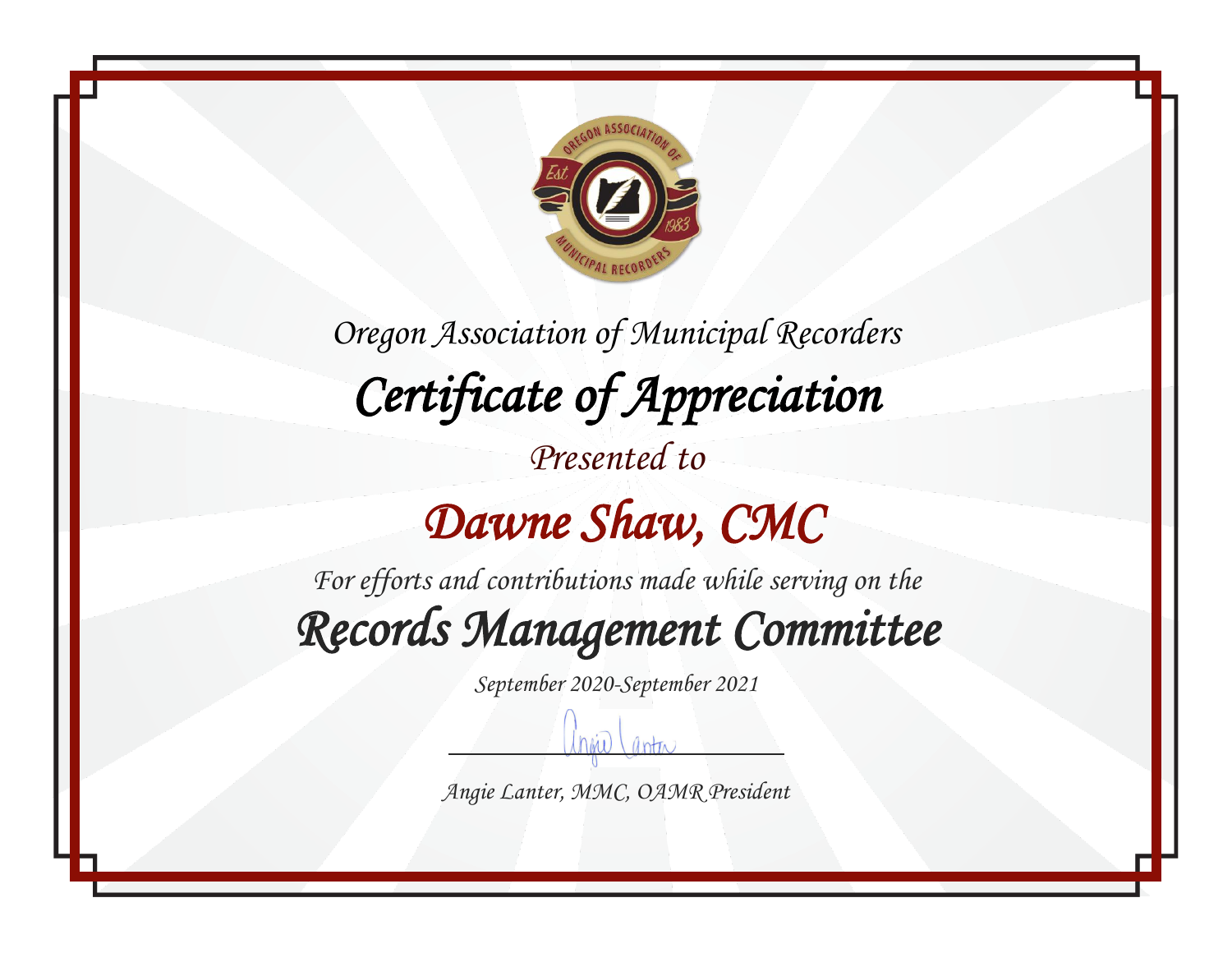

#### *Amy Sowa, MMC*

*For efforts and contributions made while serving on the Records Management Committee* 

*September 2020-September 2021*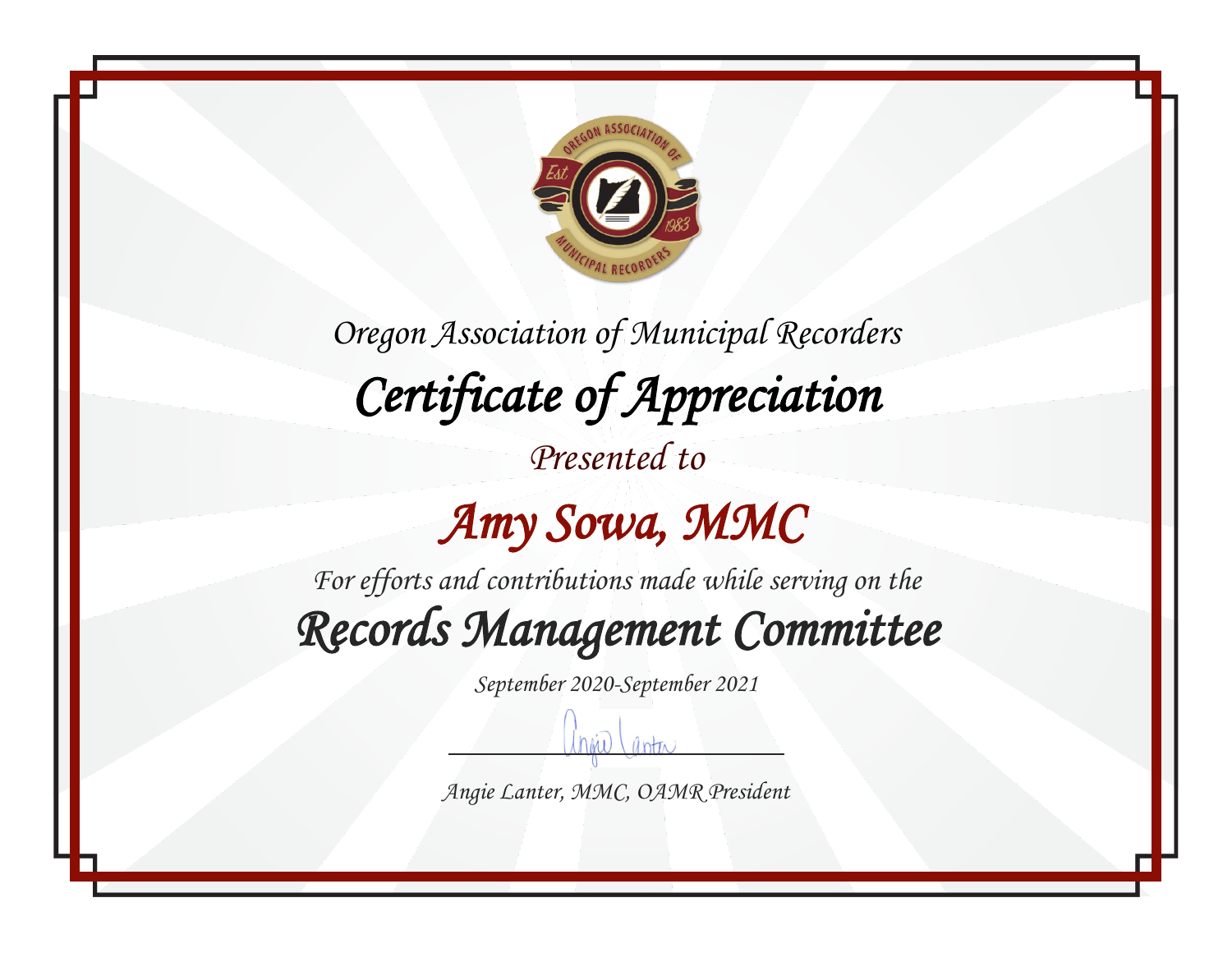

# *Scott Stauffer, CMC*

*For efforts and contributions made while serving on the*

*Records Management Committee* 

*September 2020-September 2021*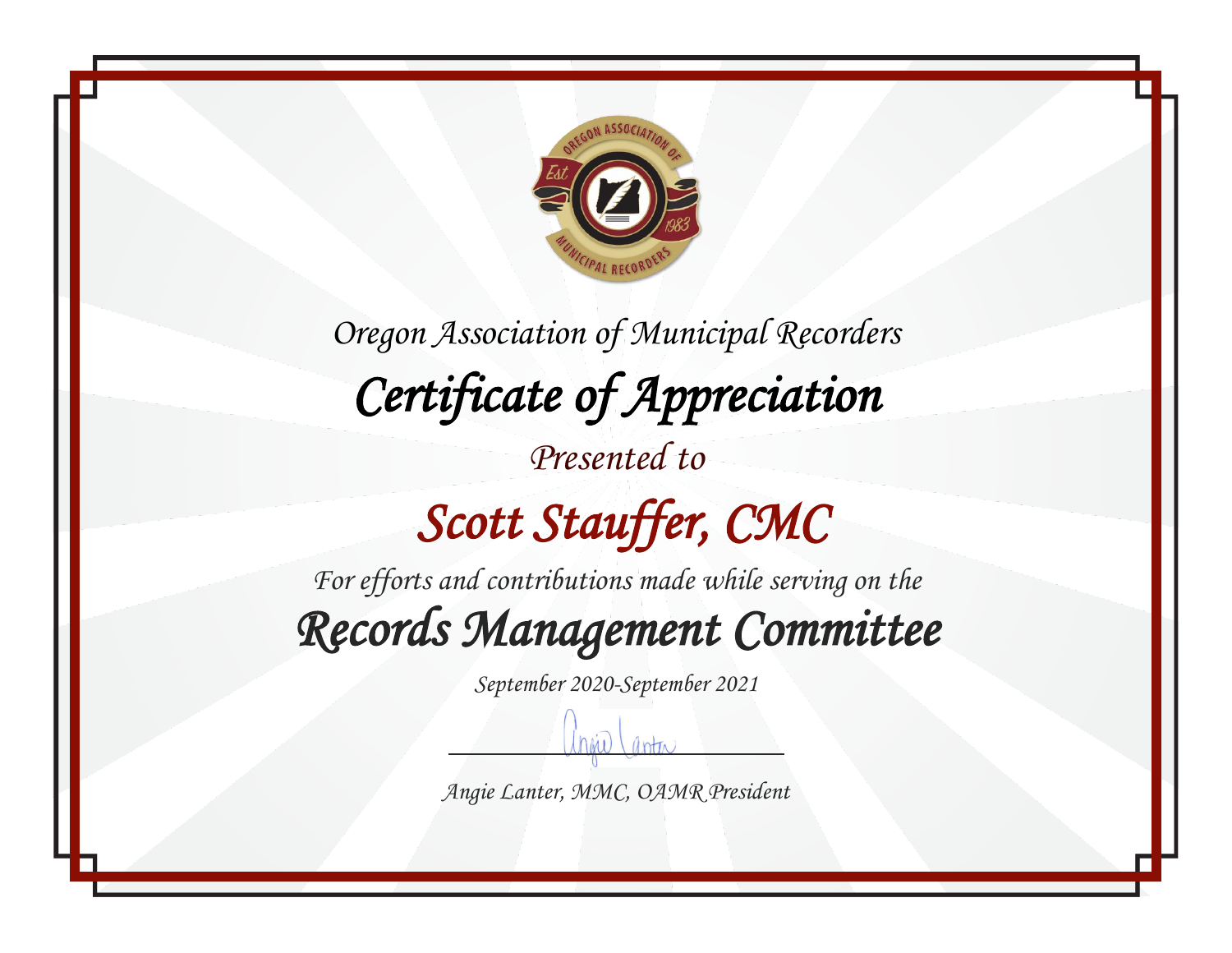

*Oregon Association of Municipal Recorders Certificate of Appreciation Presented to Ruth Ann Stellmacher, CMC* 

*For efforts and contributions made while serving on the Records Management Committee* 

*September 2020-September 2021*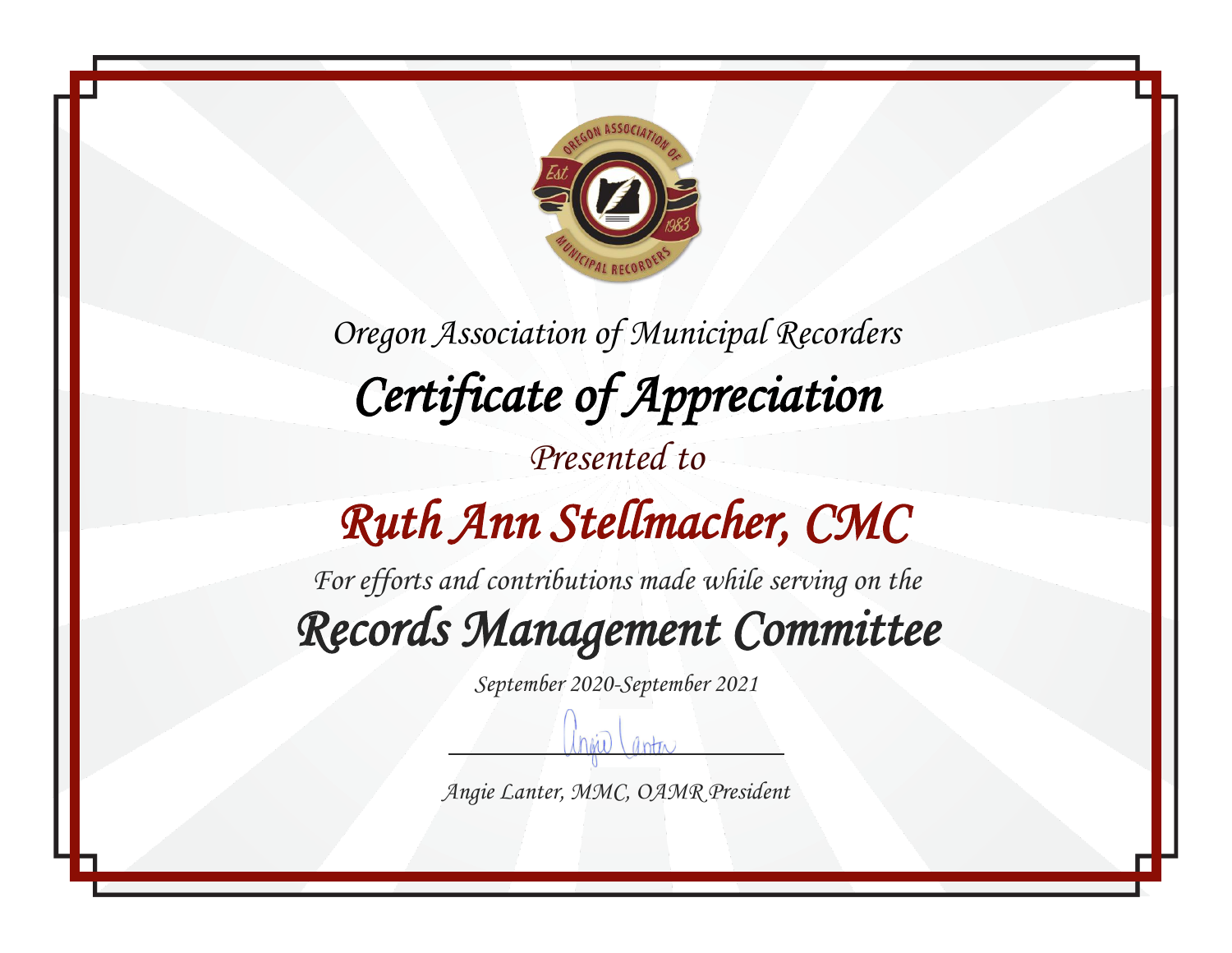

*For efforts and contributions made while serving on the Records Management Committee* 

*September 2020-September 2021*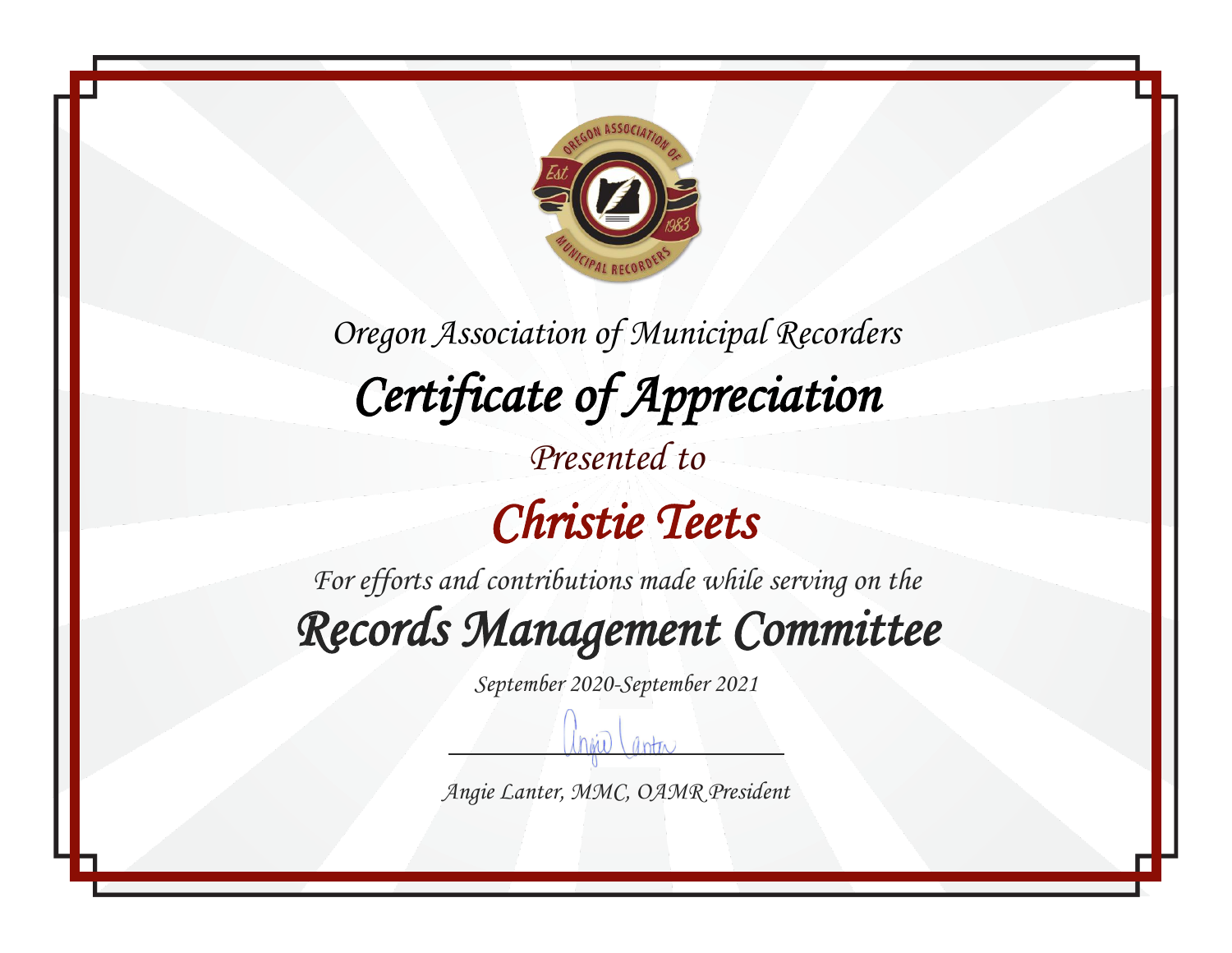

### *Melissa Thompson-Kiefer, CMC*

*For efforts and contributions made while serving on the Records Management Committee* 

*September 2020-September 2021*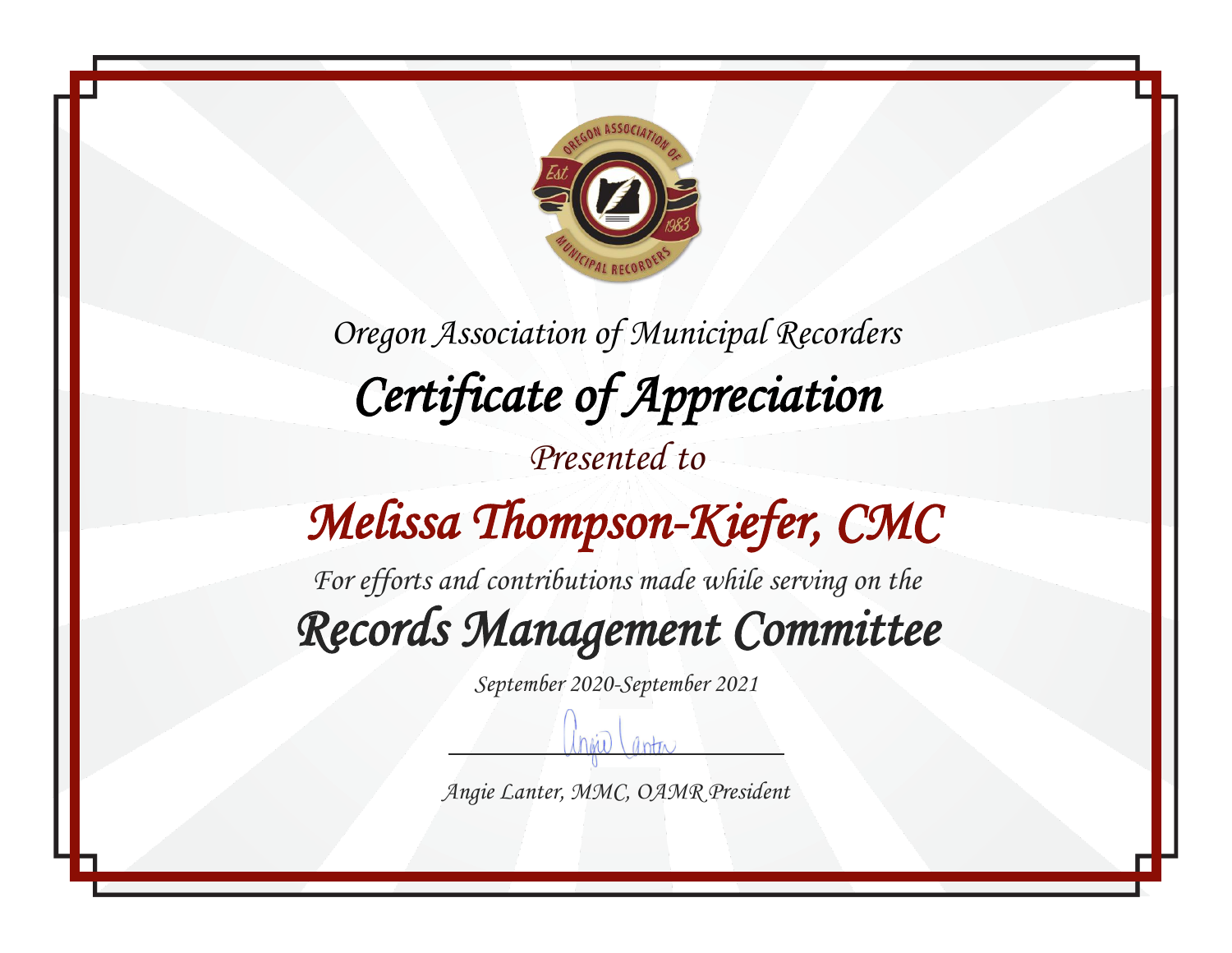

 *Donna Trippett* 

*For efforts and contributions made while serving on the*

*Records Management Committee* 

*September 2020-September 2021*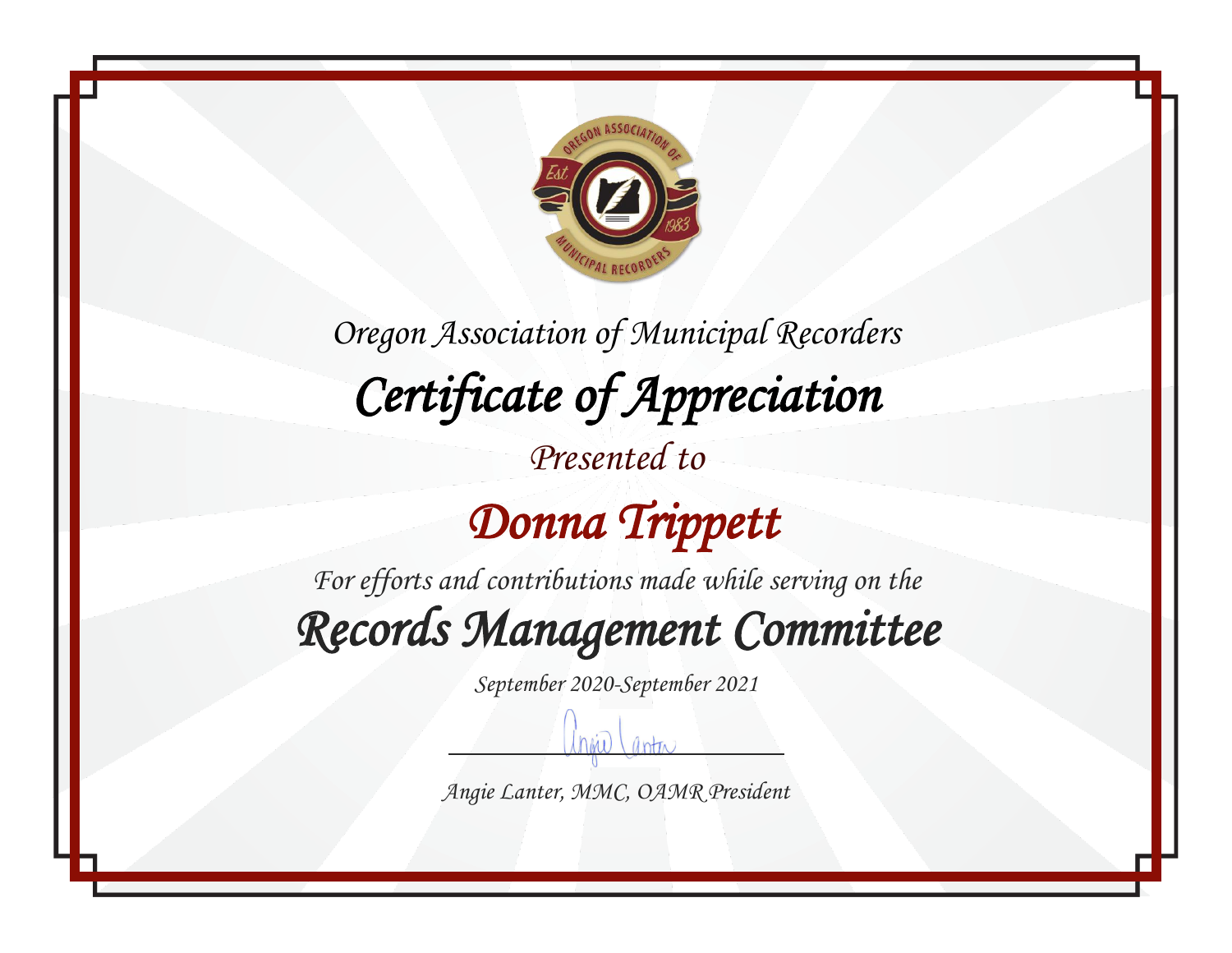

*Oregon Association of Municipal Recorders Certificate of Appreciation Presented to Kimberly Veliz, CMC* 

*For efforts and contributions made while serving on the Records Management Committee* 

*September 2020-September 2021*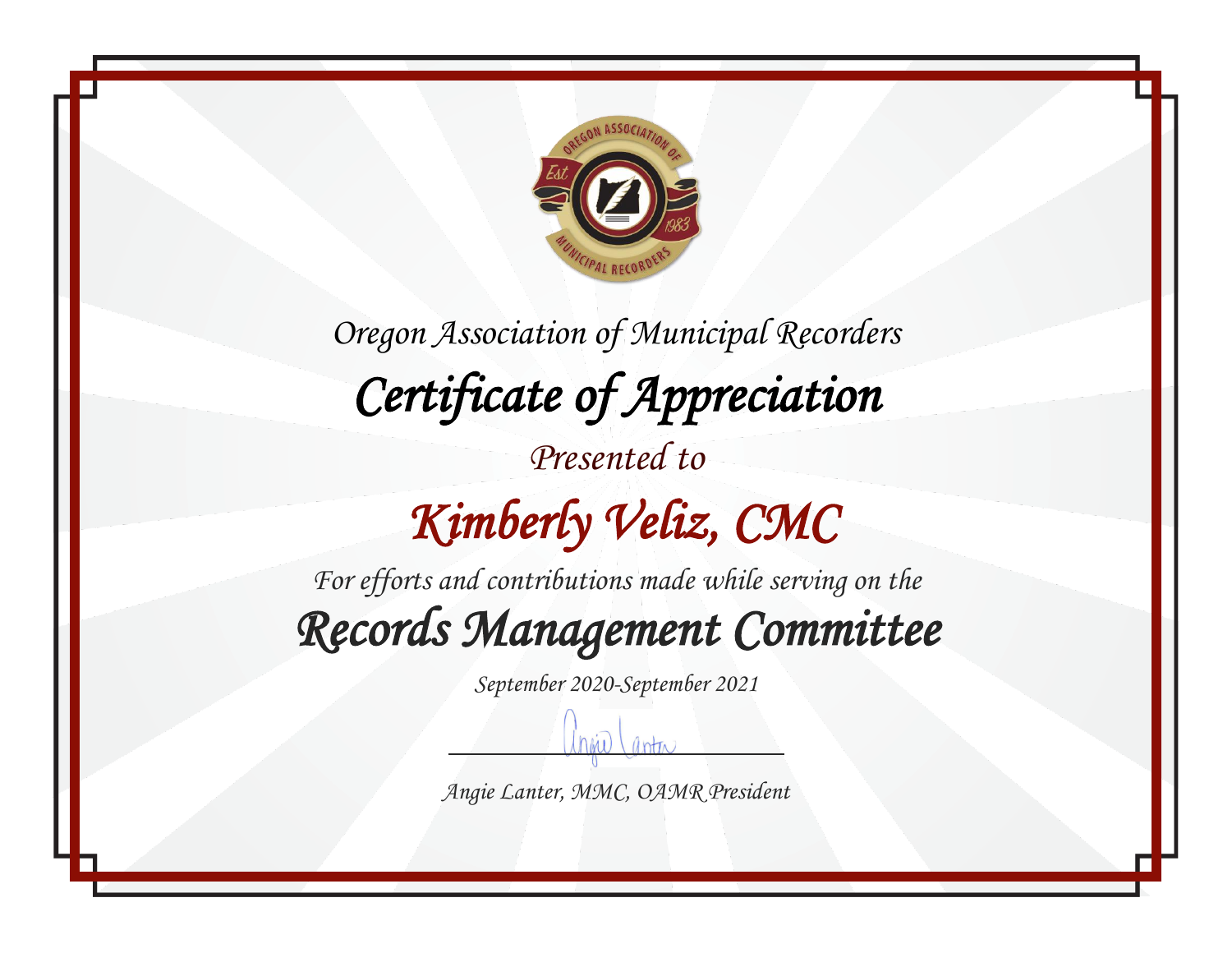

*For efforts and contributions made while serving on the Records Management Committee* 

*September 2020-September 2021*